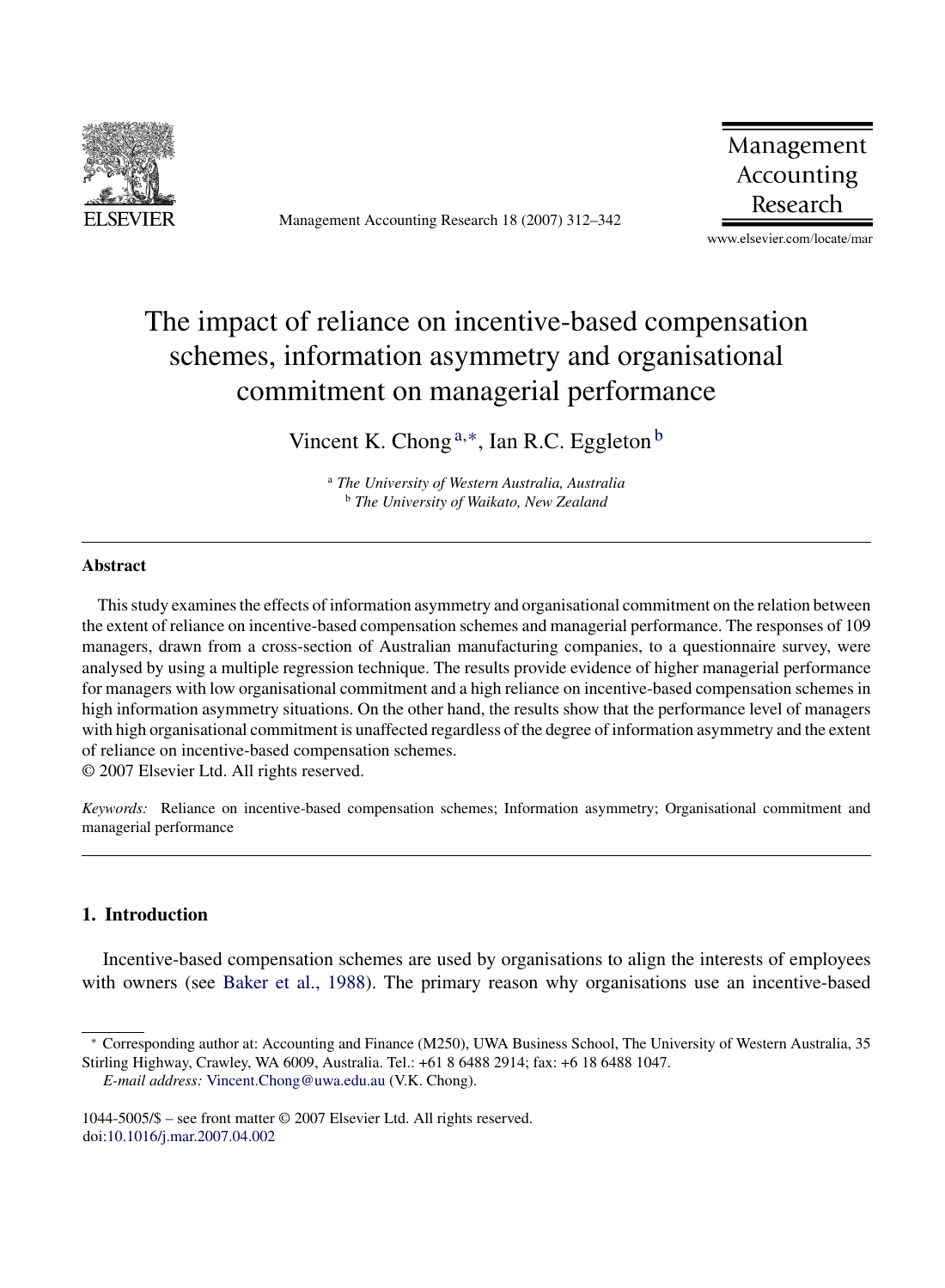compensation scheme is to ensure that their employees' *efforts* can be channeled toward activities that facilitate the achievement of organisational objectives ([Flamholtz et al., 1985; Banker et al., 1996a, 1996b,](#page--1-0)  $2001$ ; Gibbs et al.,  $2004$ ).<sup>1</sup> Most of the research examining the control system effects of compensation schemes is based on an agency theory framework. Agency theory suggests that an agent is capable of engaging in dysfunctional behaviours known as *adverse selection* and *moral hazard* ([Arrow, 1985;](#page--1-0) Baiman,  $1982$ ,  $1990$ ).<sup>2</sup> The dysfunctional behaviours arise when the agent and the principal have different risk preferences and conflicting goals.<sup>3</sup> This is because agents, who possess more private information about their task environment than their superior, are assumed to use this private information to make decisions in their self-interests. The existence of private information is an illustration of information asymmetry ([Baiman and Evans, 1983; Penno, 1984; Coughlan and Schmidt, 1985; Dunk, 1993\),](#page--1-0) which refers to subordinates who possess more private information than their superior relating to their area of responsibility ([Dunk, 1993\).](#page--1-0) Thus, it is argued that when information asymmetry is *high*, dysfunctional behaviours are more likely to occur than when information asymmetry is *low* (see [Eisenhardt, 1985; Pratt](#page--1-0) [and Zeckhauser, 1985\).](#page--1-0)

Agency theorists posit that the principal can minimise moral hazard problems by developing an incentive-based compensation scheme (a control subsystem), which aligns the interests of principal and agent ([Eisenhardt, 1988, 1989; Kaplan and Atkinson, 1998,](#page--1-0) p. 681). A fundamental objective of an incentive-based compensation scheme is to motivate individuals to exert effort to improve performance. A recent study by [Sprinkle \(2000\)](#page--1-0) found that the reliance on an incentive-based compensation scheme improves individuals' performance by motivating them to increase both the duration and intensity of their effort. He found that incentives not only motivate individuals to work longer on a task, but also serve to enhance the quality of attention individuals devote to the task. Previous incentive-contracting studies (Chow, 1983; [Waller and Chow, 1985; Chow et al., 1988\)](#page--1-0) have proposed the use of incentivebased compensation schemes for motivating truthful reporting by subordinates. Specifically, these studies found that the reliance on incentive-based compensation schemes can enhance individual performance. However, [Waller \(1994\)](#page--1-0) criticises these studies for investigating economic incentive without *explicitly* considering other behavioural factors. [Frederickson \(1992\)](#page--1-0) also argues that conclusions drawn from agency theory-based models that ignore behavioural factors should be interpreted cautiously. In addition, numerous studies [\(Baker et al., 1988; Kachelmeier, 1994, 1996; Luft, 1997; Evans et al., 2001; Merchant](#page--1-0) [et al., 2003\)](#page--1-0) argued that better insights may be gained if the results of agency and behavioural studies are integrated. For example, it has been asserted that a manager's level of organisational commitment

<sup>1</sup> From an agency theory perspective, an incentive-based compensation scheme exerts two important functions: *selection* and *effort* effects. The selection effect role of incentive-based compensation schemes can increase an organisation's overall performance by attracting and retaining more productive employees. On the other hand, the effort effect role of an incentivebased compensation scheme can induce employees to exert more effort to improve their performance. The focus of this paper is to examine the *effort effect* function.

<sup>2</sup> The agency literature refers to the problems of adverse selection as *pre-contractual problems*, and to the problems of moral hazard as *post-contractual problems*(see [Arrow, 1985; Baiman, 1982, 1990\).](#page--1-0) Adverse selection occurs *before* employment when an agent possesses private pre-contractual information or *hidden information* about his or her own skill levels. He or she has the opportunity to misrepresent his or her skill level to obtain a higher paying position (see Chow, 1983). Moral hazard occurs *after* employment when an agent possesses private post-contractual information or *hidden actions* about his or her actions. The focus of this paper is on moral hazard problems.

<sup>3</sup> Risk preference refers to the degree of an agent's or principal's preference for adventure rather than security [\(Pratt, 1964;](#page--1-0) [Arrow, 1974\).](#page--1-0)